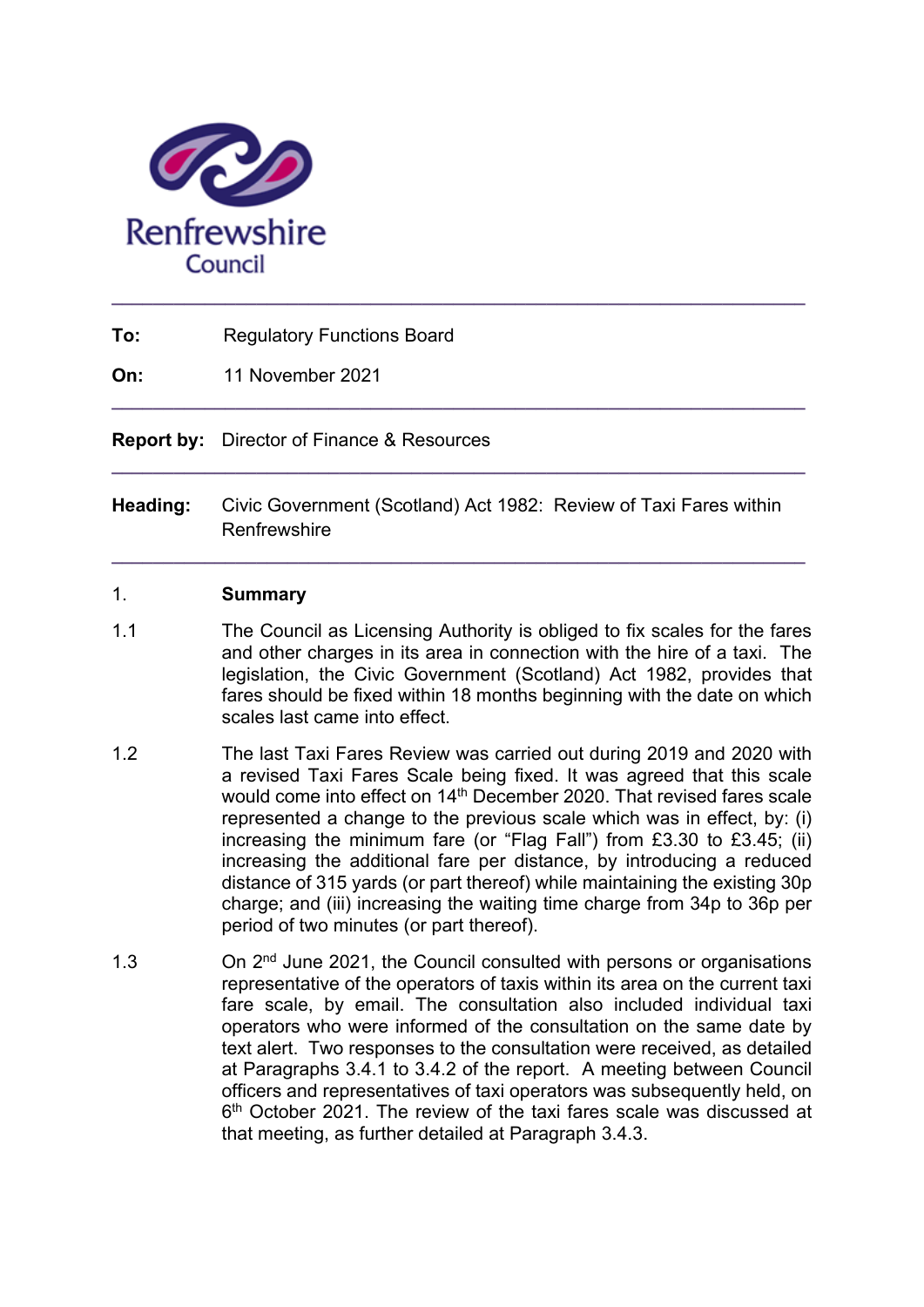- 1.4 The existing scales require to be reviewed and new scales proposed by the Board. Thereafter, formal notification of the proposed new scales will be given via a newspaper advertisement in the local press in order that representations may be made on the agreed proposal by a specified date at least one month from the date of the newspaper advertisement.
- 1.5 A further report will thereafter be submitted to the Board after the last date for making representations in order that the representations can be considered and the new fare scale can be fixed. The date for the new taxi fares scale to come into effect requires to be decided by the Board.

**\_\_\_\_\_\_\_\_\_\_\_\_\_\_\_\_\_\_\_\_\_\_\_\_\_\_\_\_\_\_\_\_\_\_\_\_\_\_\_\_\_\_\_\_\_\_\_\_\_\_\_\_\_\_\_\_\_\_\_\_\_\_\_\_\_\_\_** 

## 2. **Recommendations**

2.1 It is recommended that the Board: -

(i) review the existing fares scale shown at Appendix 1 and consider the proposals received and decide which of these proposals, or other fares scale, should be proposed as a new taxi fares scale for Renfrewshire and included in the newspaper advertisement as detailed in paragraph 1.4 above;

(ii) agree a proposed date of Monday 21 March 2022 for the proposed revised fare scale to come in to effect;

(iii) note that, if approved by the Board, the proposals will be advertised in the local press, and thereafter

(iv) agree that the last day for lodging representations following on the proposed fare scale being advertised shall be one calendar month after the date of publication of that advertisement.

## 3. **Background**

3.1 Prior to fixing a new Taxi Fares Scale, the Council as Licensing Authority requires to consult with persons or organisations appearing to it to be, or be representative of, the operators of taxis in its area, review the existing fares scales and propose new scales and publish these in a local newspaper.

\_\_\_\_\_\_\_\_\_\_\_\_\_\_\_\_\_\_\_\_\_\_\_\_\_\_\_\_\_\_\_\_\_\_\_\_\_\_\_\_\_\_\_\_\_\_\_\_\_\_\_\_\_\_\_\_\_

- 3.2 Consultation has taken place with organisations appearing to the Licensing Authority to be representative of operators of taxis operating in the area, namely:-
	- **Paisley Taxis Ltd**
	- **Glasgow Airport Ltd**
	- Unite the Union
	- Renfrewshire Public Hire Association
	- **Paisley Independent Operators**
	- Raymond Stanley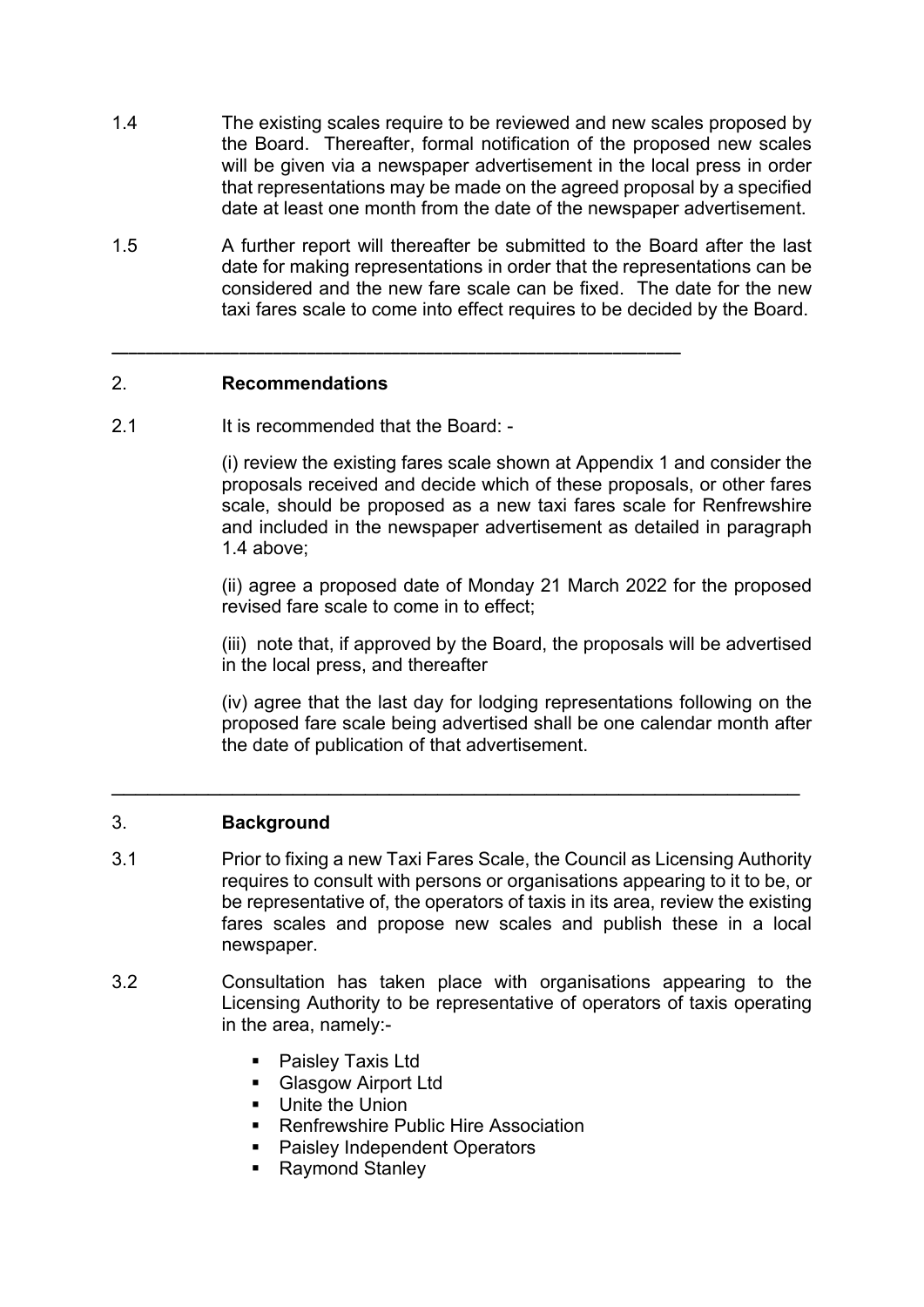- Renfrewshire Radio Taxis Ltd
- Renfrewshire Cab Co
- 3.3 **Consultation was by email of**  $2^{nd}$  **June 2021. Individual taxi operators** who provided mobile phone numbers were advised of the consultation by text alert on the same date.
- 3.4 The responses received are summarised in paragraphs 3.4.1 to 3.4.2 of this report.
- 3.4.1 Proposal 1- Renfrewshire Public Hire Association ("the Association") wish the Board to consider incorporating into the fares scale an increased pick up and drop off charge which Glasgow Airport Ltd ("the Airport") have decided to impose. The Association have explained that the increase in this charge has already been applied by the Airport but that the Association have negotiated a concession with the Airport to allow a period of grace pending review of the fares by the Board. The Association state that, while they acknowledge that the inclusion of this increased charge within the fares scale has previously not been agreed by the Board, taxis and private hire cars throughout Scotland can recoup such charges, while taxis in Renfrewshire will not be able to do so until such times as the increased charge is included in the Council's fares scale. The Association therefore seek an increase in the pick up and drop off charge (currently £2) to the £4 charge agreed by Glasgow Airport Limited. The Association seek no other increases.
- 3.4.2 Proposal 2- This response has been received from an individual taxi operator. His view is that, while he considers a fares increase would in general terms be inappropriate with the ongoing Covid situation, he considers any charges incurred by way of pick up/ drop off road tolls should be included within the fares scale. He suggests that this should be flexible, to allow such charges imposed to be recovered in full rather than stating a fixed monetary value for such charges on the fares scale. He suggests that the Board agree a form of wording for the new fares scale to enable such charges to be added to the final fare.
- 3.4.3 As stated above, Council officers met with representatives of taxi operators on 6th October 2021. Officers invited views from the trade representatives at the meeting specifically in relation to the fares scale review. No views were expressed in response in relation to increasing the existing fares and charges, other than that consideration be given to incorporating the Airport's increased pick up/ drop off charge.
- 3.4.4 No further proposals have been received.
- 3.5 The fares as existing and as proposed are summarised at Appendix 1.
- 3.6 In relation to the current rate of inflation, the Consumer Price Index (CPI) rose by 3.1% in the 12 months to September 2021, down from 3.2% in August.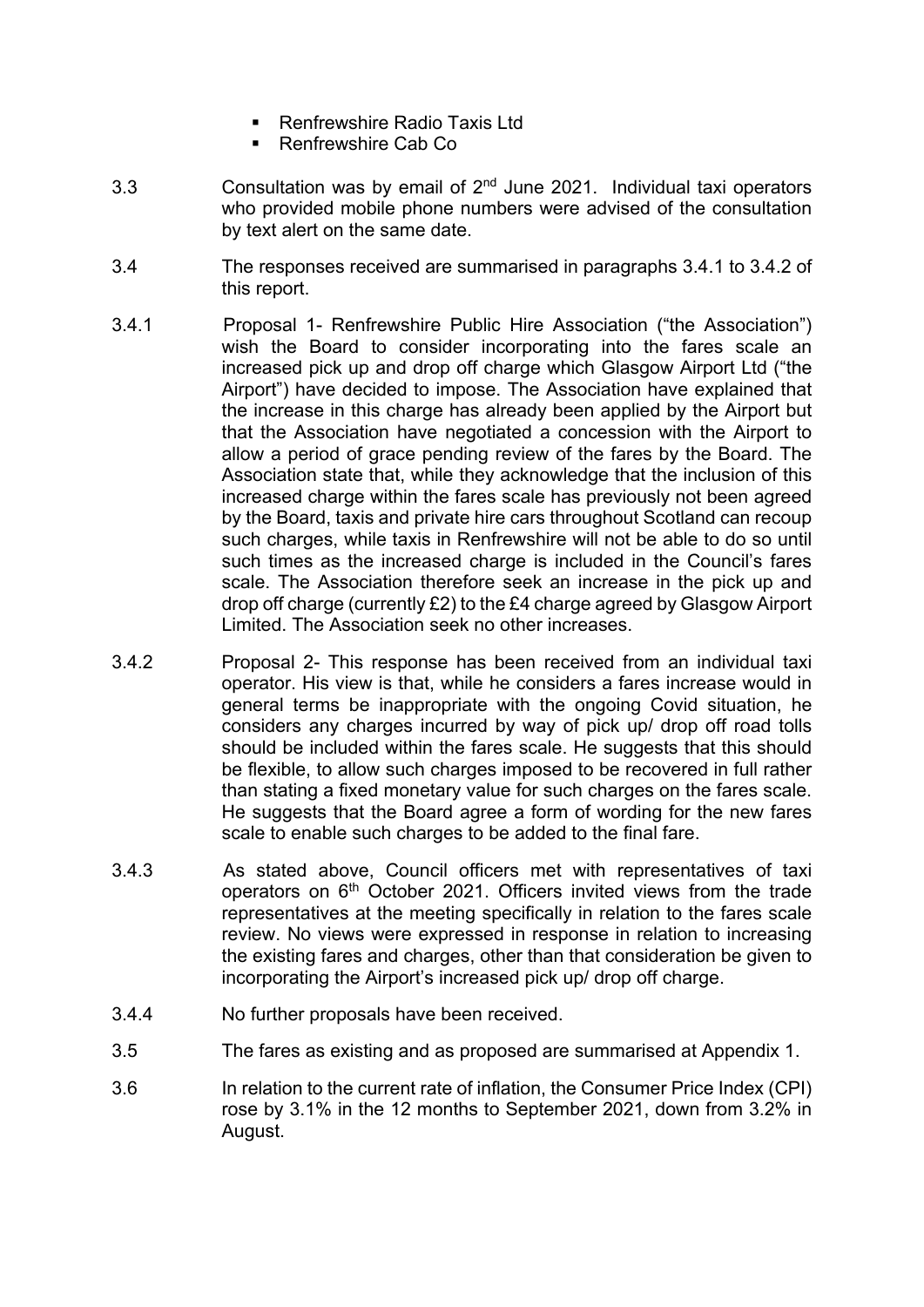- 3.7 In terms of a Circular, 25/1986, reference is expected to be made by the licensing authority to, inter alia, the capital costs of vehicles, the cost of maintaining and replacing them to the standards required, the costs of employing drivers and the prevailing level of wages and costs in related road transport industries. Those responding to the initial consultation have not commented on these specific matters. When reviewing the fares scale, the Board will also be conscious of the impact of any increase in fares upon the general public.
- 3.8 Appendix 2 to this report shows the tariffs operating in the surrounding areas for the purposes of comparison with the current and proposed fares within Renfrewshire. These tariffs illustrate a standard journey only. Appendix 3 shows fares under the current and proposed fares as they would affect standard journeys of between 1 mile and 5 miles within Renfrewshire.

**\_\_\_\_\_\_\_\_\_\_\_\_\_\_\_\_\_\_\_\_\_\_\_\_\_\_\_\_\_\_\_\_\_\_\_\_\_\_\_\_\_\_\_\_\_\_\_\_\_\_\_\_\_\_\_\_\_\_\_\_\_\_\_\_\_\_\_** 

#### **Implications of the Report**

- 1. **Financial** there will be costs associated with the production of new fare scales, cards and advertising costs which will require to be met in existing budgets.
- 2. **HR & Organisational Development** Nil

#### 3. **Council and Community Planning-**

 Our Renfrewshire is safe – the continued monitoring of taxi licensing contributes to safer communities.

## 4. **Legal** –

(i) Section 17 of the Civic Government (Scotland) 1982 as amended provides that the maximum fare for the hire of taxis and other related charges shall not be greater than those fixed under that Section by the Licensing Authority. The amended section states that the Licensing Authority must fix scales for the fares and other charges within 18 months beginning with the date on which scales last came into effect.

(ii) The Licensing Authority may in fixing scales alter fares or charges or fix them at the same rate as existing charges.

(iii) Before fixing a new taxi fare scale, the Council must consult with persons appearing to be representative of taxi operators, review existing scales and propose new scales and advertise its proposal in a newspaper circulating in its area detailing the proposal, the date when it is proposed to come into effect and stating that representations may be made within a specified period (ending at least one month from the date of the advertisement).

(iv) if any representations are received, the Council require to consider these before fixing a new fares scale.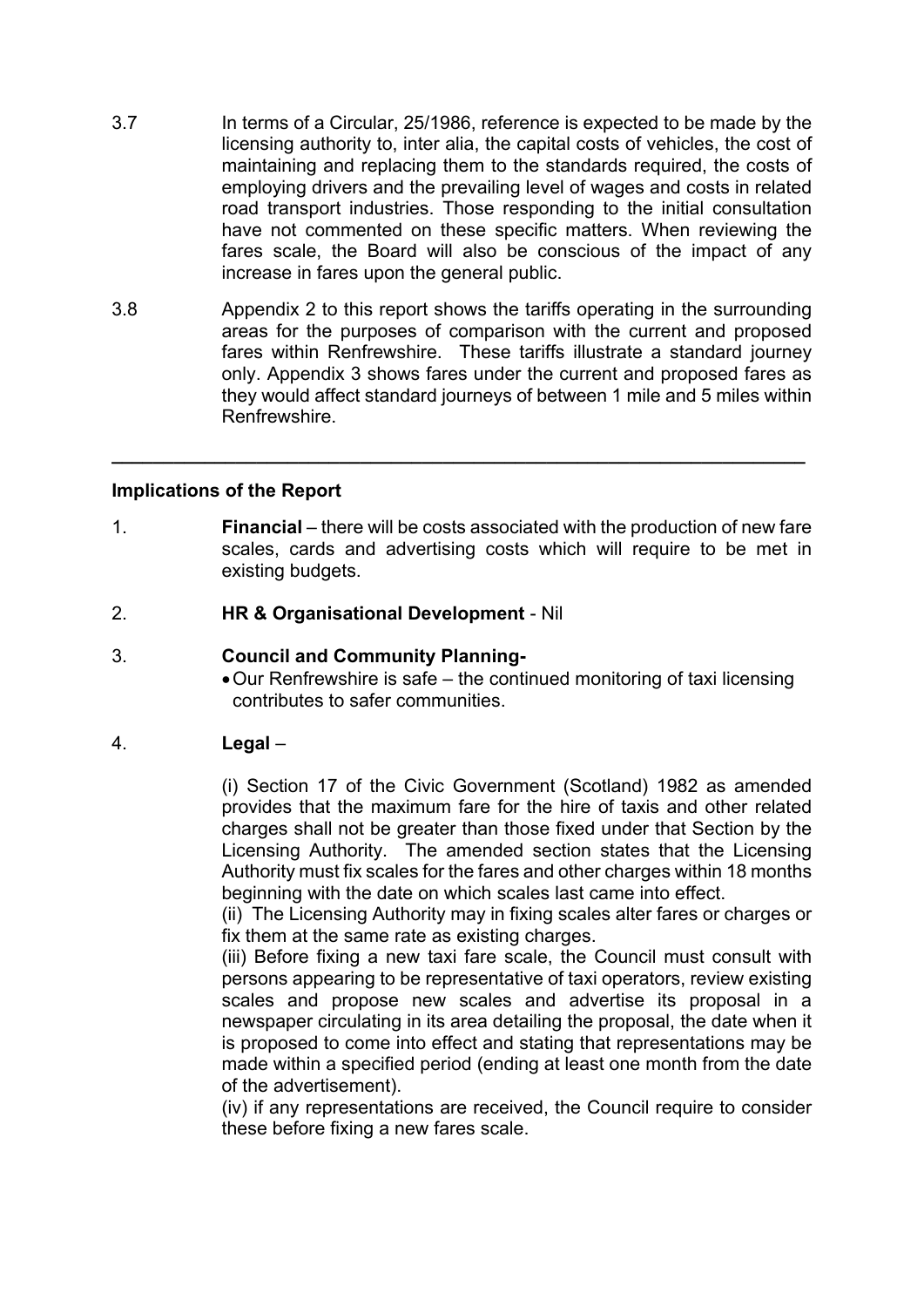## 5. **Property/Assets**-Nil

- 6. **Information Technology** Nil
- 7. **Equality & Human Rights** The Recommendations contained within this report have been assessed in relation to their impact on equalities and human rights. No negative impacts on equality groups or potential for infringement of individuals' human rights have been identified arising from the recommendations contained in the report because it seeks a review only of taxi fares, which the Council has a statutory duty to review at regular intervals. If required following implementation, the actual impact of the recommendations and the mitigating actions will be reviewed and monitored, and the results of the assessment will be published on the Council's website.
- 8. **Health & Safety** Nil
- 9. **Procurement** Nil
- 10. **Risk** Nil
- 11. **Privacy Impact** Nil
- 12. **CoSLA Policy Position** Nil
- 13. **Climate Risk** Nil, as the report only sets out proposals received for new taxi fares in Renfrewshire for consideration by the Board and, once a proposed new fares scale is agreed, these will be advertised.

 $\mathcal{L}_\text{max}$  , and the contribution of the contribution of the contribution of the contribution of the contribution of the contribution of the contribution of the contribution of the contribution of the contribution of t

**\_\_\_\_\_\_\_\_\_\_\_\_\_\_\_\_\_\_\_\_\_\_\_\_\_\_\_\_\_\_\_\_\_\_\_\_\_\_\_\_\_\_\_\_\_\_\_\_\_\_\_\_\_\_\_\_\_\_\_\_\_\_\_\_\_\_\_** 

## **List of Background Papers**

- (a) Background Papers-Responses to the initial consultation
- **Author**: Douglas Campbell, Assistant Managing Solicitor (Licensing) 0141-618-7172 Douglas.Campbell@renfrewshire.gov.uk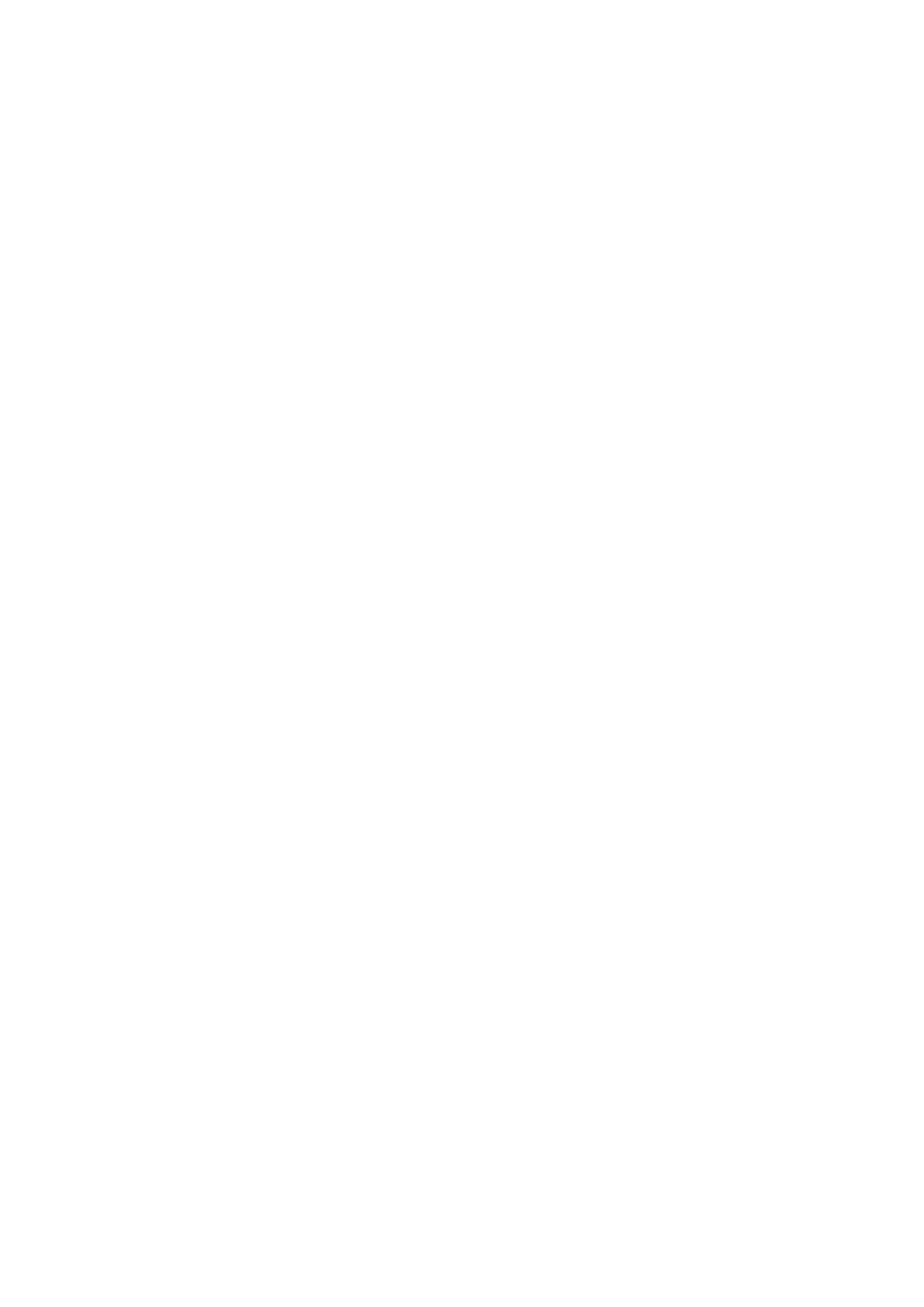### **APPENDIX 1**

|                                                                                                                                                                                | <b>Current</b>                           | Proposal<br>(1) | Proposal<br>(2) |
|--------------------------------------------------------------------------------------------------------------------------------------------------------------------------------|------------------------------------------|-----------------|-----------------|
| <b>Fares by Distance</b>                                                                                                                                                       |                                          |                 |                 |
| Minimum fare for a distance not<br>exceeding $\frac{1}{2}$ mile                                                                                                                | £3.45                                    | No change       | No change       |
| For each additional 315 yards or part thereof                                                                                                                                  | 30 <sub>p</sub>                          | no change       | No change       |
| <b>Fares for waiting time</b>                                                                                                                                                  |                                          |                 |                 |
| For each period of 2 minutes or part thereof                                                                                                                                   | 36p                                      | no change       | No change       |
| <b>Extras</b>                                                                                                                                                                  |                                          |                 |                 |
| For each passenger in excess of 4, a fifth<br>passenger charge of<br>(applicable to 5, 6, or 7 seater taxis)                                                                   | 60 <sub>p</sub>                          | no change       | no change       |
| An additional charge for journeys commencing<br>after midnight and before 5 am Sunday to<br>Thursdav                                                                           | 60 <sub>p</sub>                          | no change       | no change       |
| An additional charge for journeys commencing<br>after midnight and before 5.00 am Friday and<br>Saturdav                                                                       | £1.00                                    | no change       | no change       |
| Glasgow Airport Terminal pick up and drop off<br>charge                                                                                                                        | £2                                       | E4              | Flexible        |
| An additional charge for journeys commencing<br>after midnight on 24 December until midnight<br>on 26 December and from midnight on 31<br>December until midnight on 2 January | f1                                       | No change       | No change       |
| From midnight on 24 December until midnight<br>on 26 December the fare chargeable shall be                                                                                     | Normal<br>Fare<br>plus 1/3<br>(Tariff 2) | no change       | no change       |
| From midnight on 31 December until midnight<br>on 2 January the fare chargeable shall be                                                                                       | Normal<br>Fare<br>plus 1/3<br>(Tariff 2) | no change       | no change       |
| <b>Soiling Fee</b>                                                                                                                                                             |                                          |                 |                 |
| Soiling in this context includes any<br>soiling by means of food, drink,<br>vomit, urine or excrement                                                                          | up to a<br>maximum<br>of £50.00          | no change       | no change       |

#### Fares to Places Beyond the Renfrewshire Area Boundary

The driver is not obliged to accept the hire. Any hire terminating outwith the Renfrewshire area will be charged at a rate to be agreed at the time of hire.

Fares chargeable for journeys where a taxi is hired on an exclusive basis shall be charged in accordance with the normal fares scale determined by the Council, but shall be modified where a taxi is hired on a shared basis according to the number of hirers sharing the vehicle, as follows:

| 1. One hirer       | 100% of the fare                                                                                                  |
|--------------------|-------------------------------------------------------------------------------------------------------------------|
| 2. For two hirers  | 100% of the first hirer to the point of the second hirer and thereafter both pay 75% of<br>the standard fare each |
| 3. If three hirers | As above to the point of the third hirer and thereafter all pay 65% of the standard fare<br>each                  |
| 4. If four hirers  | As above to the point of the third hirer and thereafter all pay 55% of the standard fare<br>each                  |
| 5. If five hirers  | As above to the point of the third hirer and thereafter all pay 50% of the<br>standard fare each                  |
|                    |                                                                                                                   |

6. On departure from the taxi of one or more hirers the fare payable will revert to the rate appropriate to the remaining number of hirers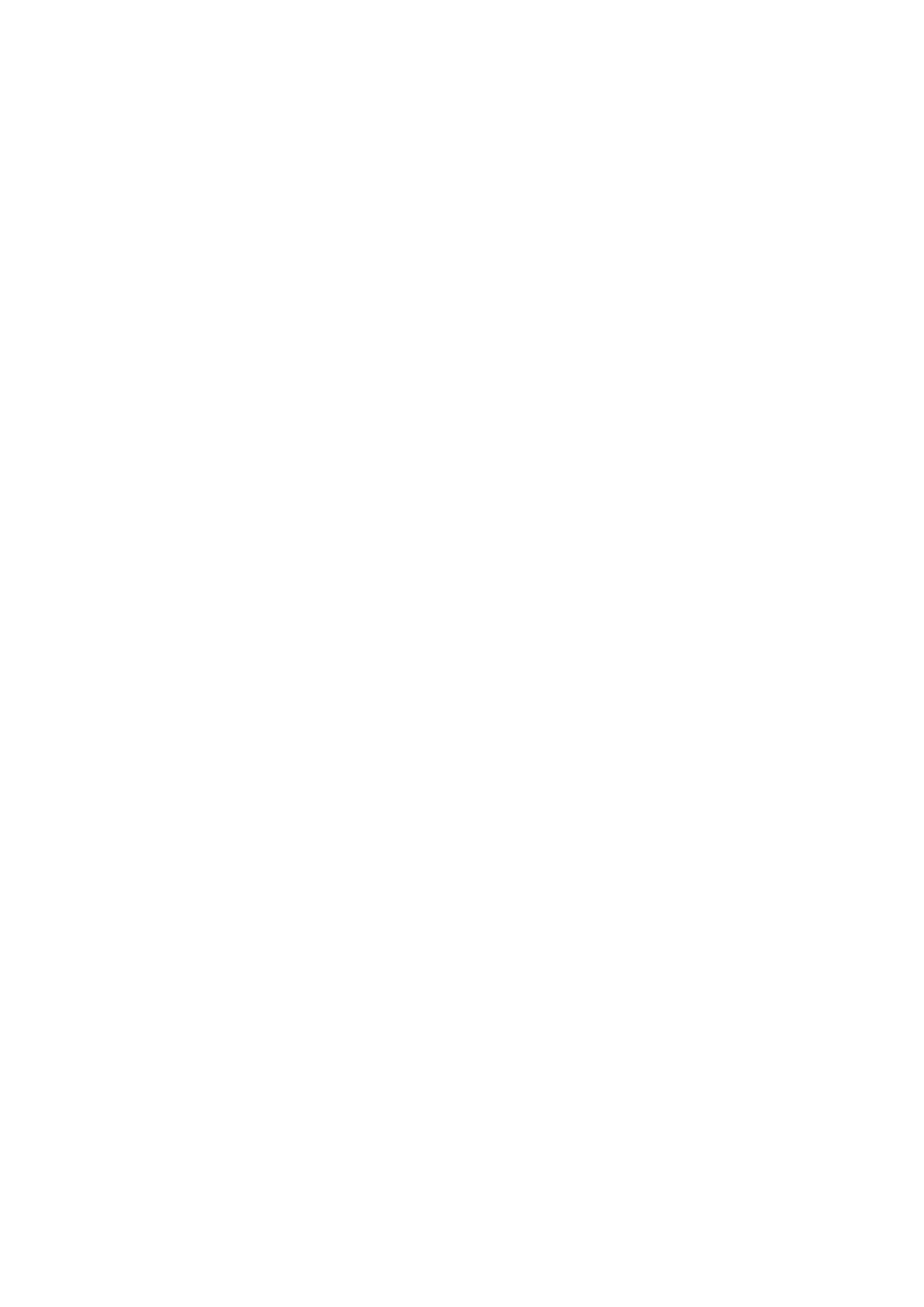## **APPENDIX 2**

# TAXI FARE SCALES WITHIN SURROUNDING AUTHORITIES

| <b>Authority</b>              | 1 mile | 3 miles | 5 miles |
|-------------------------------|--------|---------|---------|
|                               |        |         |         |
| <b>City of Glasgow</b>        | £4.48  | £8.90   | £13.32  |
|                               |        |         |         |
| <b>East Renfrewshire</b>      | £2.90  | £5.70   | £8.50   |
|                               |        |         |         |
| Inverclyde                    | £3.68  | £7.40   | £11.12  |
|                               |        |         |         |
| <b>West Dunbarton</b>         | £3.60  | £6.90   | £10.20  |
|                               |        |         |         |
| <b>North Ayrshire</b>         | £3.70  | £7.70   | £11.70  |
|                               |        |         |         |
| <b>Renfrewshire (current)</b> | £4.35  | £7.65   | £11.25  |

For comparison purposes, it has been considered that the journey is wholly within the boundaries of the Council concerned.